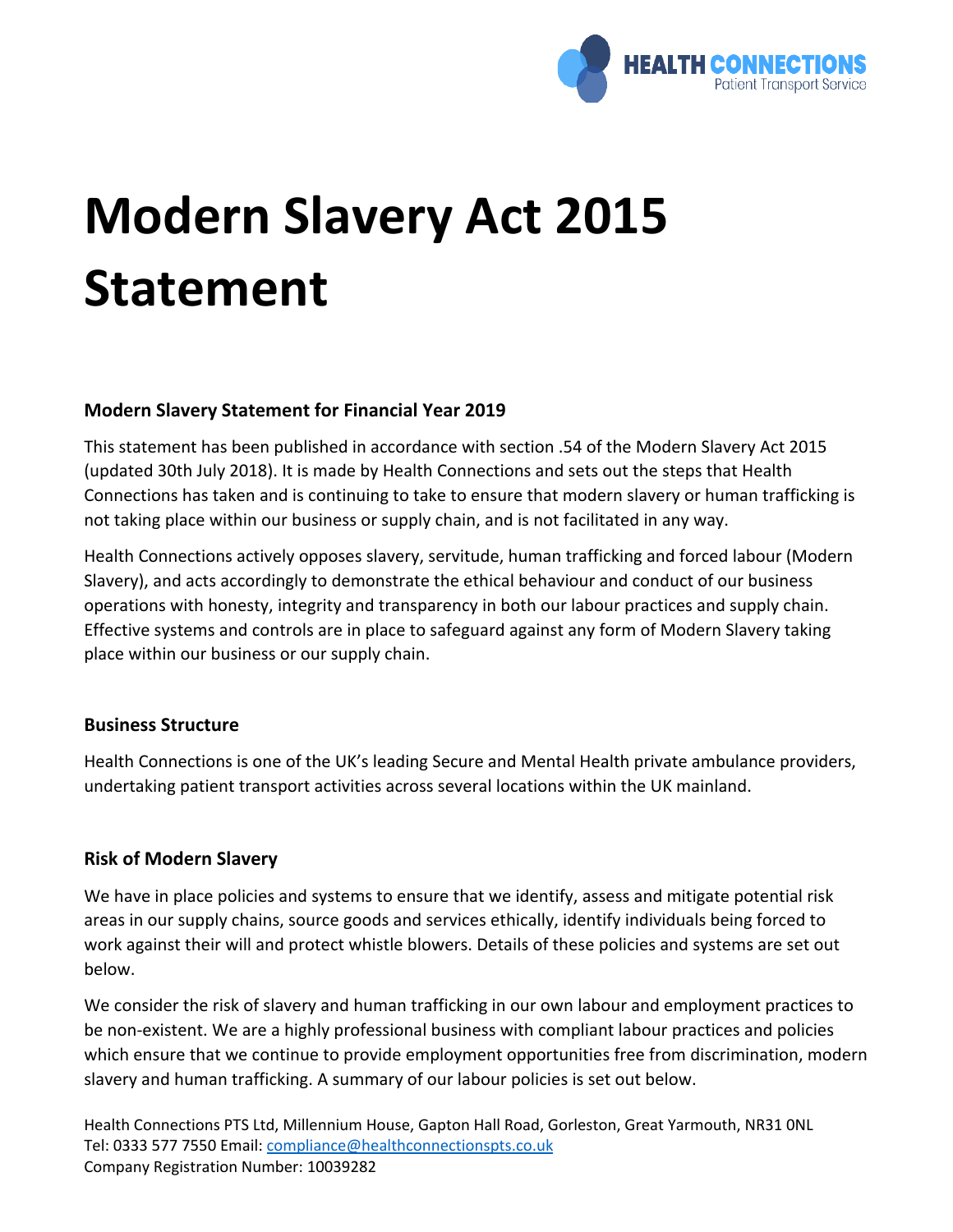

We recognise an increased risk within our supply chains as we are at least one step removed from our operations and labour practices for some goods we procure to deliver the services. However, our supply chain policy and methods for selecting suppliers greatly mitigate this risk. We require all suppliers to sign up and adhere to our own Ethical Sourcing Policy and Supplier Code of Conduct. A summary of our supplier policies is set out below.

We consider that the steps we are taking, and continue to take, are effective in ensuring we are not exposed to modern slavery and human trafficking. We have several communication channels and mechanisms for reporting concerns (anonymously if preferred) and we record and report any instances of concerns raised. Immediate action is taken where appropriate.

## **Ethical Policy**

We operate a number of internal policies to ensure that we are conducting business in an ethical and transparent manner. These include:

1. Modern Slavery Policy. This policy sets out Health Connections stance on modern slavery and explains how employees can identify it and where they can go for help;

2. Recruitment Policy. We operate a robust recruitment policy, including conducting eligibility to work in the UK checks for all employees to safeguard against human trafficking or individuals being forced to work against their will;

3. Suppliers Code of Conduct. This code explains the way in which we expect our suppliers to act;

4. Whistleblowing Policy. We operate a whistleblowing policy so that all employees know that they can raise concerns about how colleagues are being treated, or practices within our business or supply chain, without fear of reprisals.

## **Labour Policy**

Health Connections employs team members directly. All recruitment is managed in accordance with a robust policy incorporating authorisation touch points. However, in the event the business required agency support, it would use only specified, reputable employment agencies that have been approved through our supply chain management process to source labour.

Health Connections is a good employer and provides conditions of work that are of a high standard. We provide decent and fair conditions of employment in line with market rates aligned with the designated job role, which are paid directly to the employees, subject only to deductions permitted by law. Remuneration for all roles withing the business exceeds the national living wage. Compensation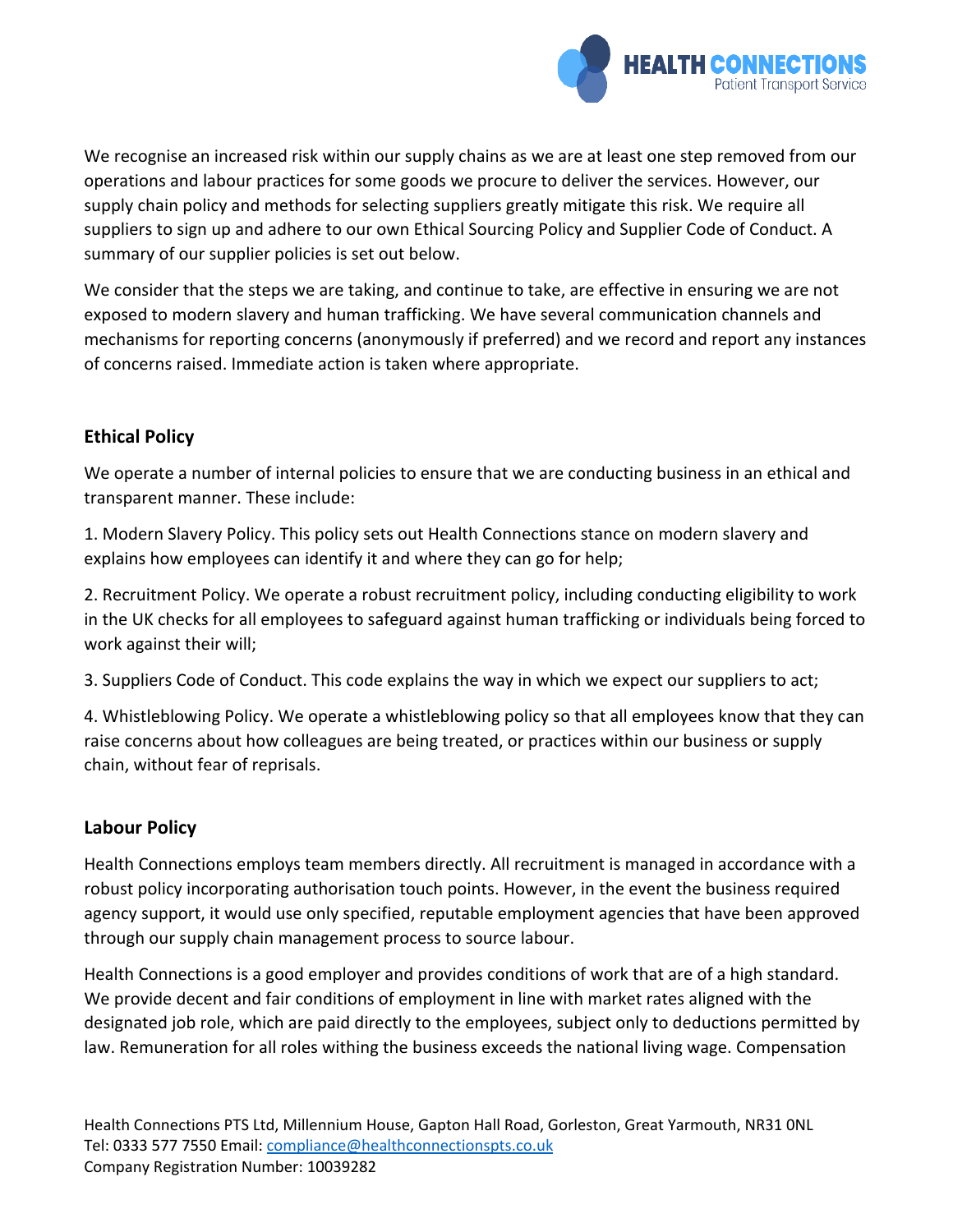

for overtime is in accordance with prevailing laws and regulations and Health Connections respects the prohibition of mandatory / enforced overtime.

Health Connections also provides decent and fair conditions of work with regards hours of work, holidays, sickness, maternity / paternity protection and the ability to combine work with family responsibilities. Health Connections provides a work-life balance that is at least comparable to that offered by similar employers. Health Connections encourages all employees, customer and other business partners to report any concerns related to the direct activities, or the supply chains of the organisation.

This includes any circumstances that may give rise to an enhanced risk of slavery or human trafficking. Health Connections respects freedom of opinion and expression, therefore the whistleblowing procedure is designed to make it easy for employees to make disclosures without fear. Employees, customers and others who have concerns can use our confidential helpline/online service.

Health Connections does not engage in activities that infringe, obstruct or impede the economic, social and cultural rights of any person.

## **Procurement and Supply Chain Management Policy and Due Diligence Processes**

Health Connections will not support or deal with any business knowingly involved in slavery or human trafficking. We have zero tolerance for such activity in our supply chain. Our procurement activities encompass the planning and management of all activities involved in sourcing, procurement and logistics management. This includes coordination and collaboration with our partners, which can be suppliers, service providers and customers.

We ensure that all potential and incumbent suppliers are dealt with professionally, fairly and ethically and that we uphold the principles of sustainable procurement at all times. We favour suppliers that operate under recognised ethical codes of conduct and so our Ethical Sourcing Policy and Supplier Code of Conduct is circulated to all potential and incumbent suppliers. Suppliers are required to acknowledge and agree to the terms of these (or provide details of their equivalent policies) if they wish to maintain a relationship with Health Connections PTS Limited.

Prior to new suppliers being added to our supply chain, we undertake due diligence audits using a prescribed 'supplier assessment questionnaire'. This addresses areas such as accreditation, registration, insurance policies, director checks, financial risk analysis, human resource policies, ethical sourcing and supplier code of conduct, anti-bribery, quality systems, manufacturing inspection and testing, equipment maintenance, returns and complaints processes and internal audits.

In addition to the above, as part of our contract with suppliers, we require that they confirm to us that:

1. They have taken steps to eradicate modern slavery within their business;

Health Connections PTS Ltd, Millennium House, Gapton Hall Road, Gorleston, Great Yarmouth, NR31 0NL Tel: 0333 577 7550 Email: [compliance@healthconnectionspts.co.uk](mailto:compliance@healthconnectionspts.co.uk) Company Registration Number: 10039282